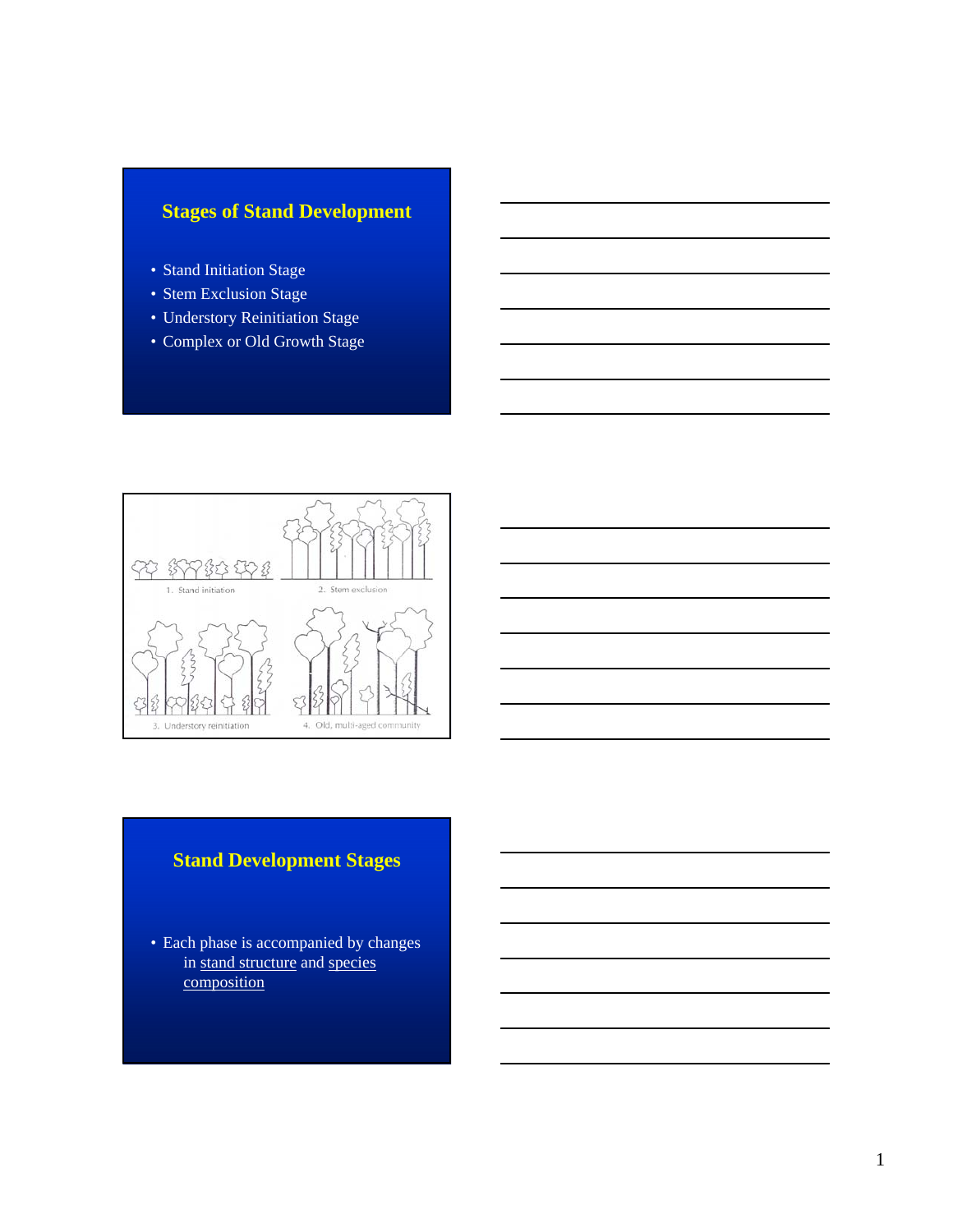# Stand Initiation Phase

- Stand structure
	- 1. Accumulation of biomass
	- 2. Begin vertical stratification of tree crowns
	- 3. "BRUSHY" Stage
	- 4. Invasion continues until all growing space is occupied

# Stand Initiation Phase

- Species Composition
	- 1. Propagules present
	- 2. Tolerance
	- 3. Longevity
	- 4. Growth potential
	- 5. Initial species composition
	- 6. Impact of disturbances

# **Stand Initiation Stage**

- Follows major disturbances (wind, fire, clearcuts)
- Regeneration of open space from seed, sprouts & advance regeneration
- One cohort or age class
- Stage ends when canopy becomes continuous and trees begin to compete with each other for light and canopy space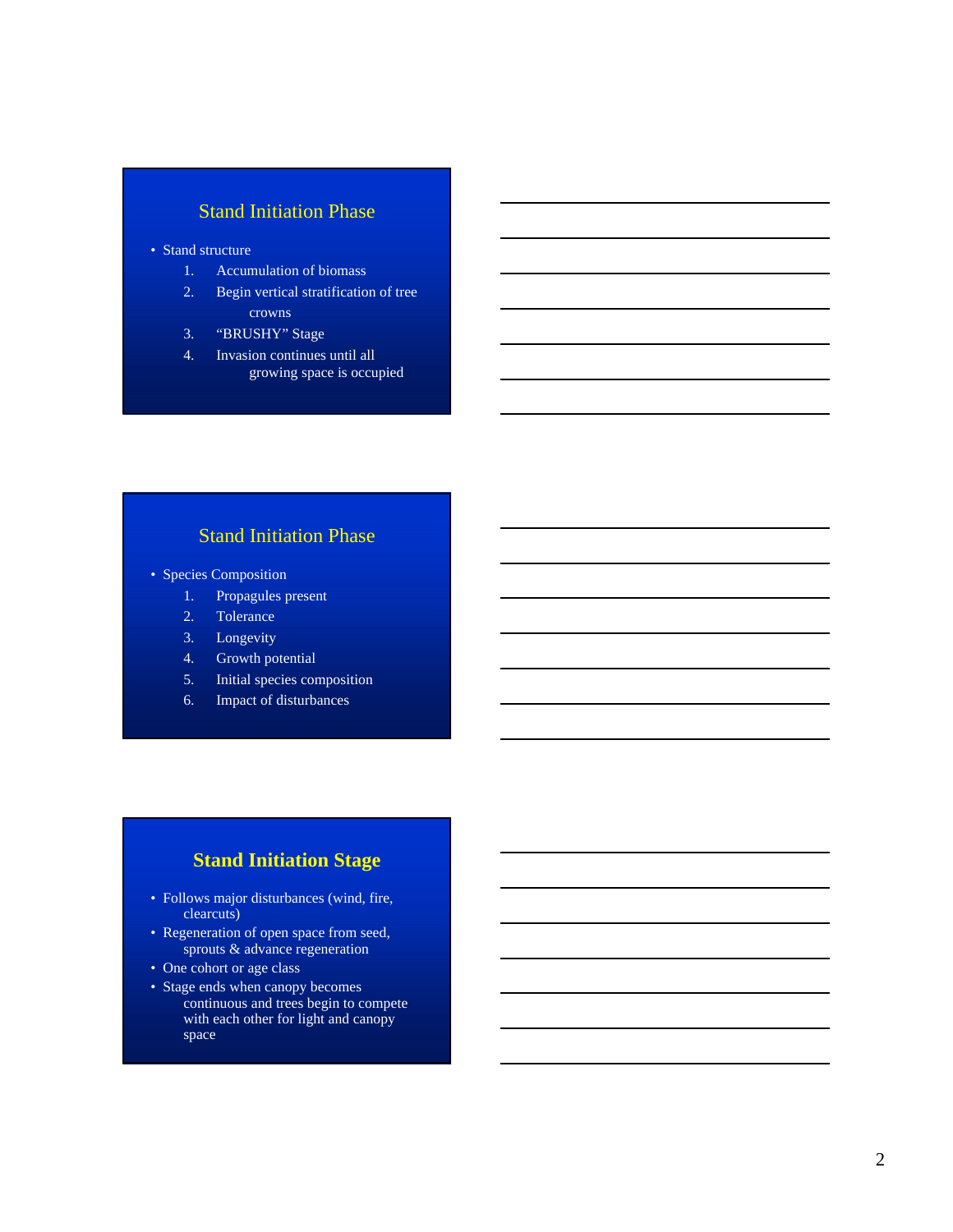#### **Stand Initiation Stage Management Implications**

- Site Preparation to favor a certain species
- Light Tolerance
- Future species composition
- Regeneration mechanism advantage
- Density ---- too many or too few

# **Stages of Stand Development**

- Stand Initiation Stage
- *Stem Exclusion Stage*
- Understory Reinitiation Stage
- Complex or Old Growth Stage



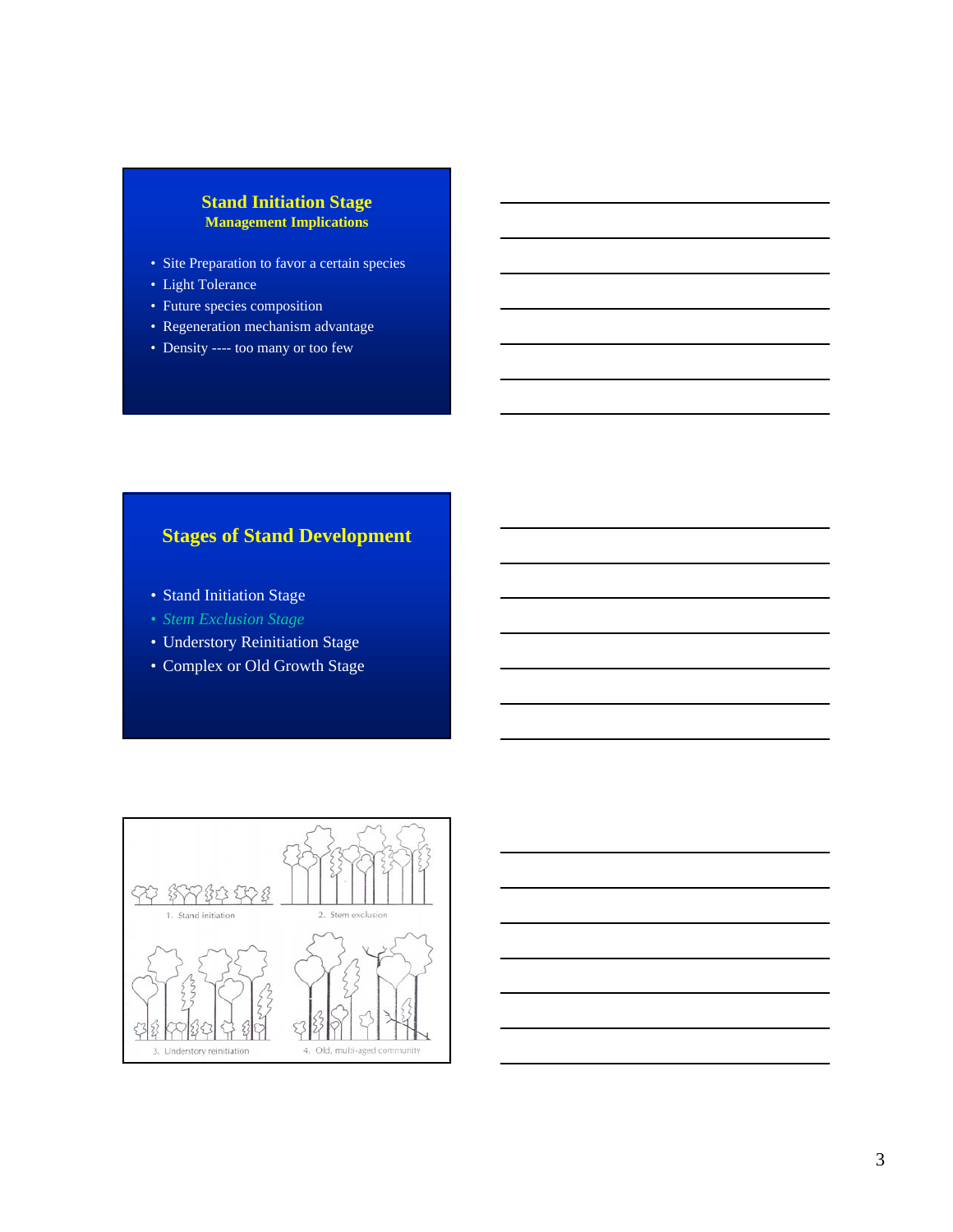#### **Stem Exclusion Stage**

- Canopy is too dense to allow new saplings to grow into the canopy
- Canopy continues to have one cohort
- Competition is intense and densitydependent "self-thinning occurs

#### **Stem Exclusion Stage**

- Crowns are small enough so that when one tree dies, the other trees are able to fill the vacated space in the canopy by expanding their crowns
- Few, if any stems are added to the population of overstory trees

#### **Stem Exclusion Stage**

- Mortality rates are high, especially in the intermediate and suppressed crown classes
- Full utilization of growing space, possibility of stagnation
- Characterized by growth, competition and mortality produced spatial adjustments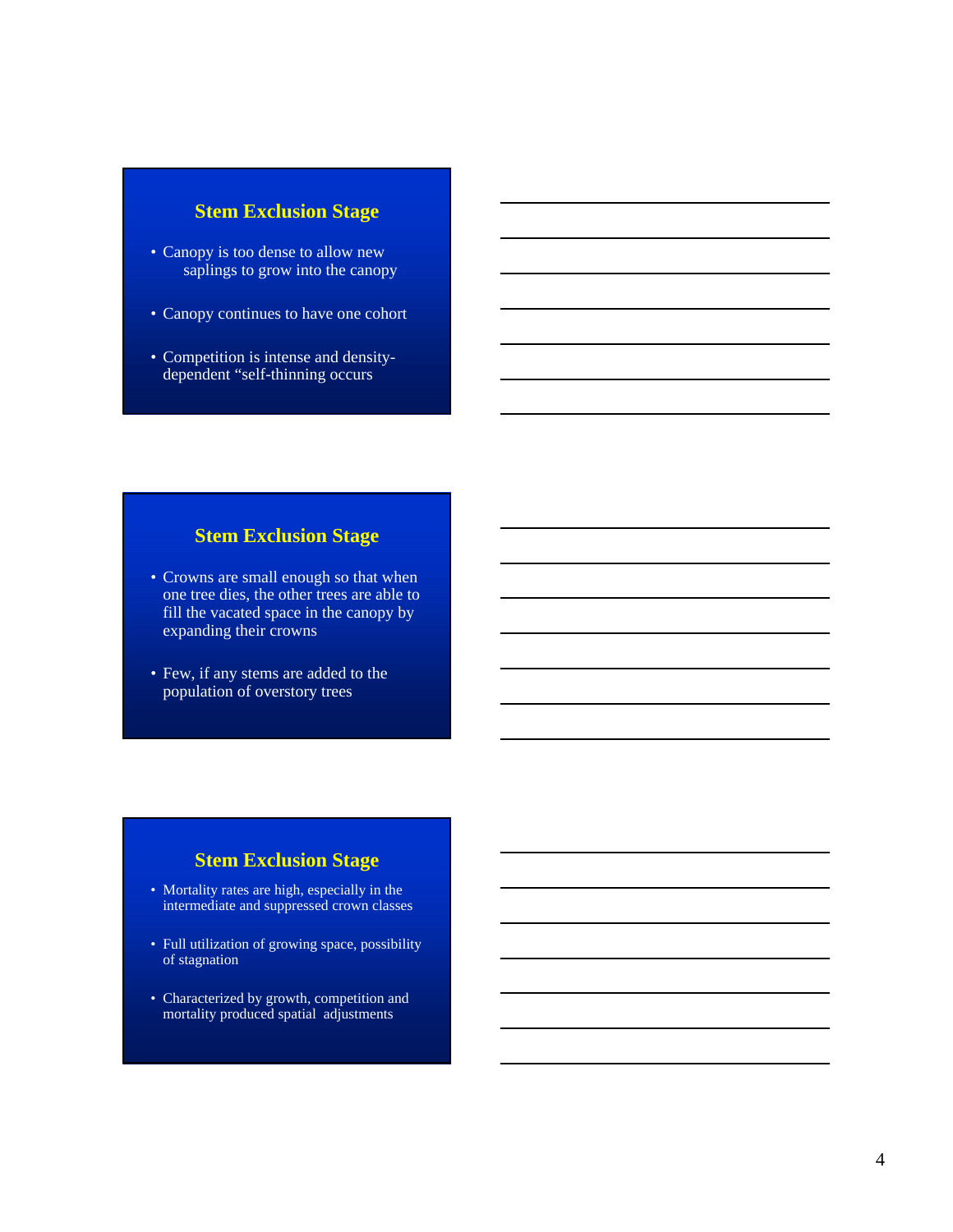#### **Stem Exclusion Stage**

- Species dominance in this stage can be attained through:
- 1. Inherent faster growth than competitors
- 2. Initially superior crown position
- 3. Persistence

#### **Stem Exclusion Stage**

- Diameter Distribution change
- Will vary by species mixture due to canopy stratification which is based on shade tolerance, longevity, growth rate, maximum attainable size (in absence of disturbance)

#### **Stem Exclusion Stage Silvicultural Implications**

- Thinnings to shape desired future condition of the stand
- Species composition and stand structure/form
- Density/spacing arrangements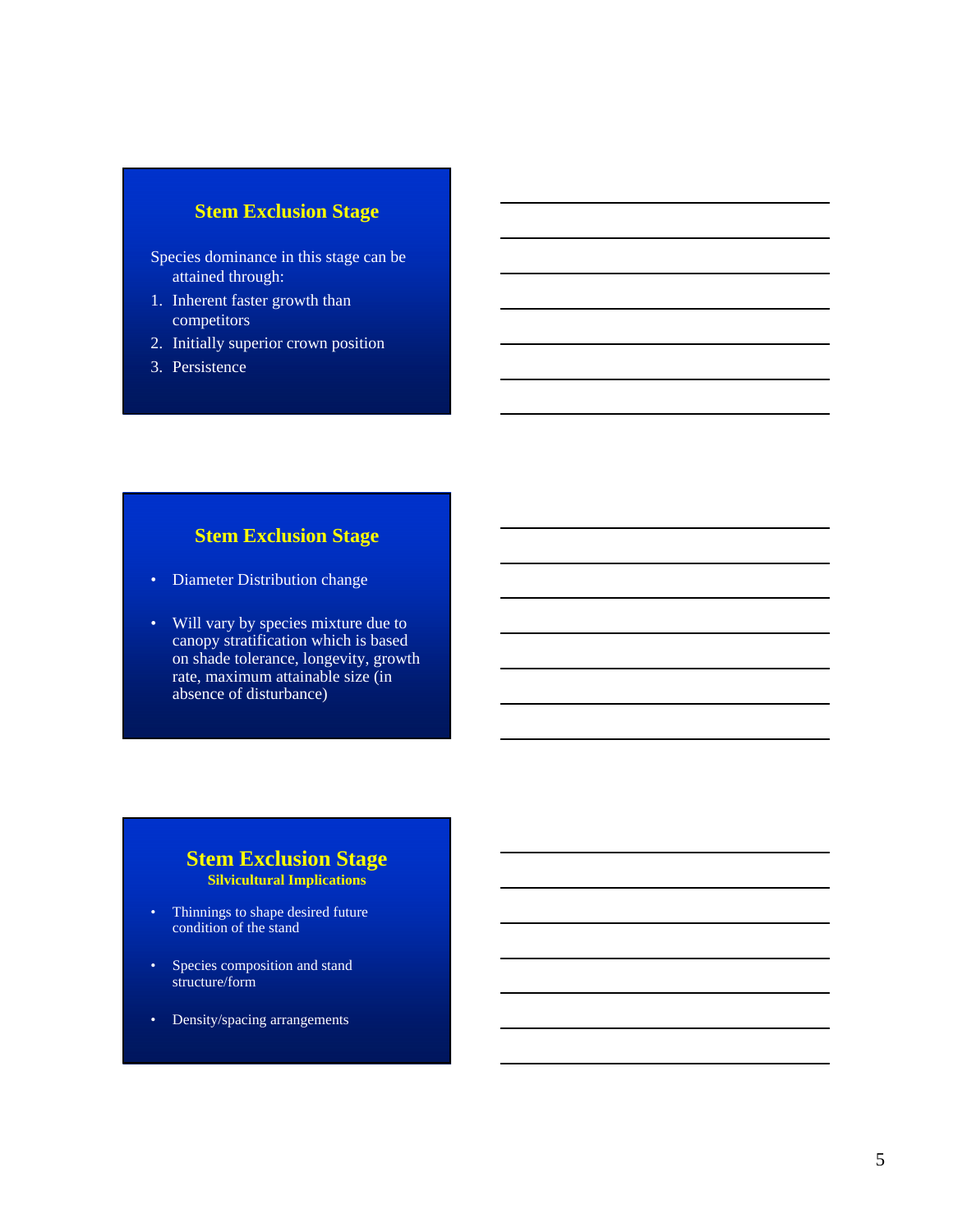### **Stages of Stand Development**

- Stand Initiation Stage
- Stem Exclusion Stage
- *Understory Reinitiation Stage*
- Complex or Old Growth Stage



#### **Understory Reinitiation Phase**

- Tree reproduction becomes re-established beneath the parent stand --- more than one cohort
- This reproduction, more than likely, becomes a major component of the new stand that develops after the next stand initiating disturbance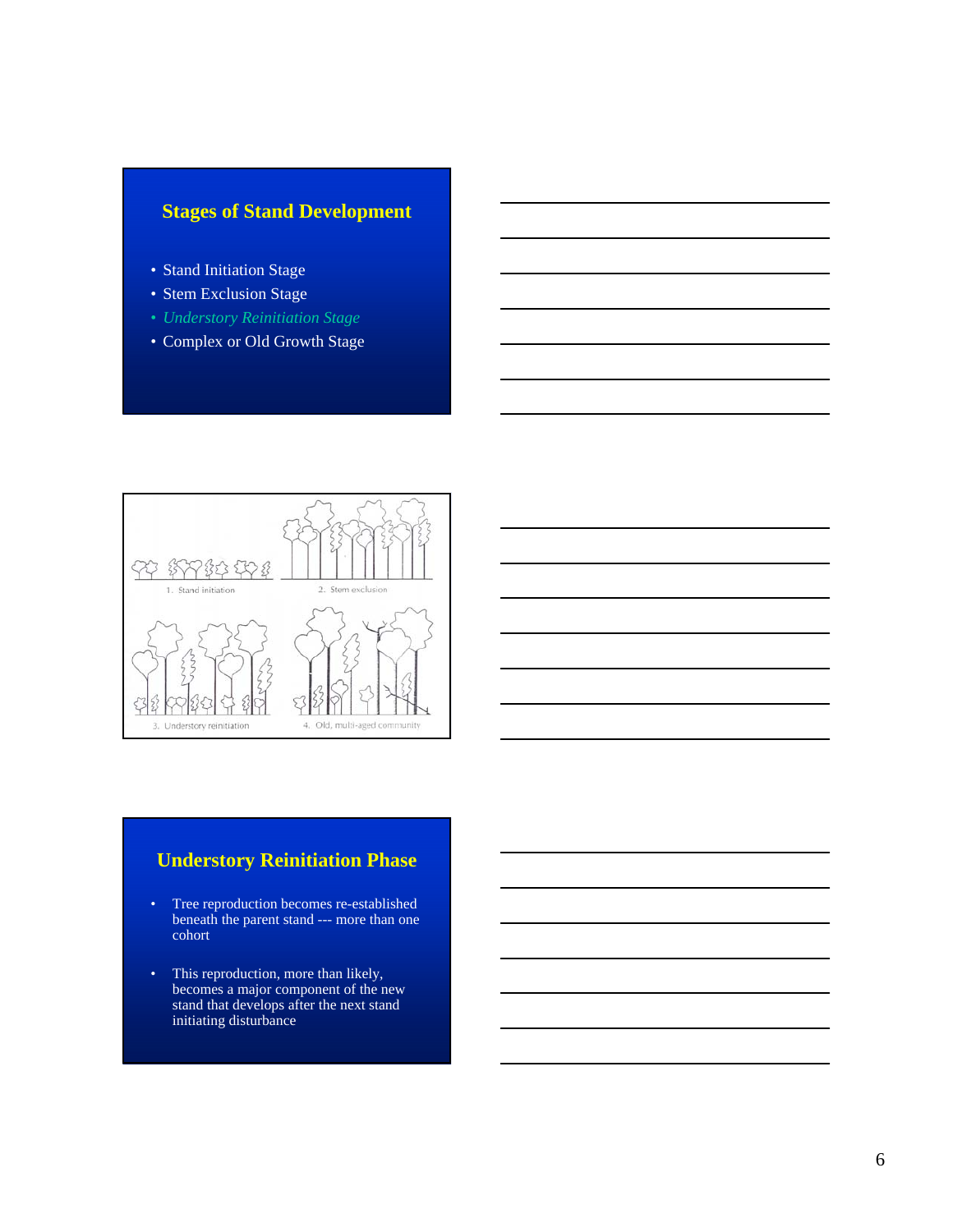#### **Understory Reinitiation Phase**

- Crowns of trees are now large enough so that when one tree dies, the surrounding trees can not fill the gap --- density independent mortality
- Thus, new cohorts can eventually enter the canopy, diameter distribution becomes bimodal --- large and small peaks

#### **Understory Reinitiation Phase**

**Factors that influence species composition**

- **Light ---- Degree of Shade Tolerance**
- **Soil Moisture**

#### **Understory Reinitiation Phase**

- This is also the stage where stands usually reach their economic maturity
- Characteristics ---- larger trees, fewer trees, seed is produced, large crowns, larger canopy gaps, less aggressive crown expansion --- thus more light reaching the forest floor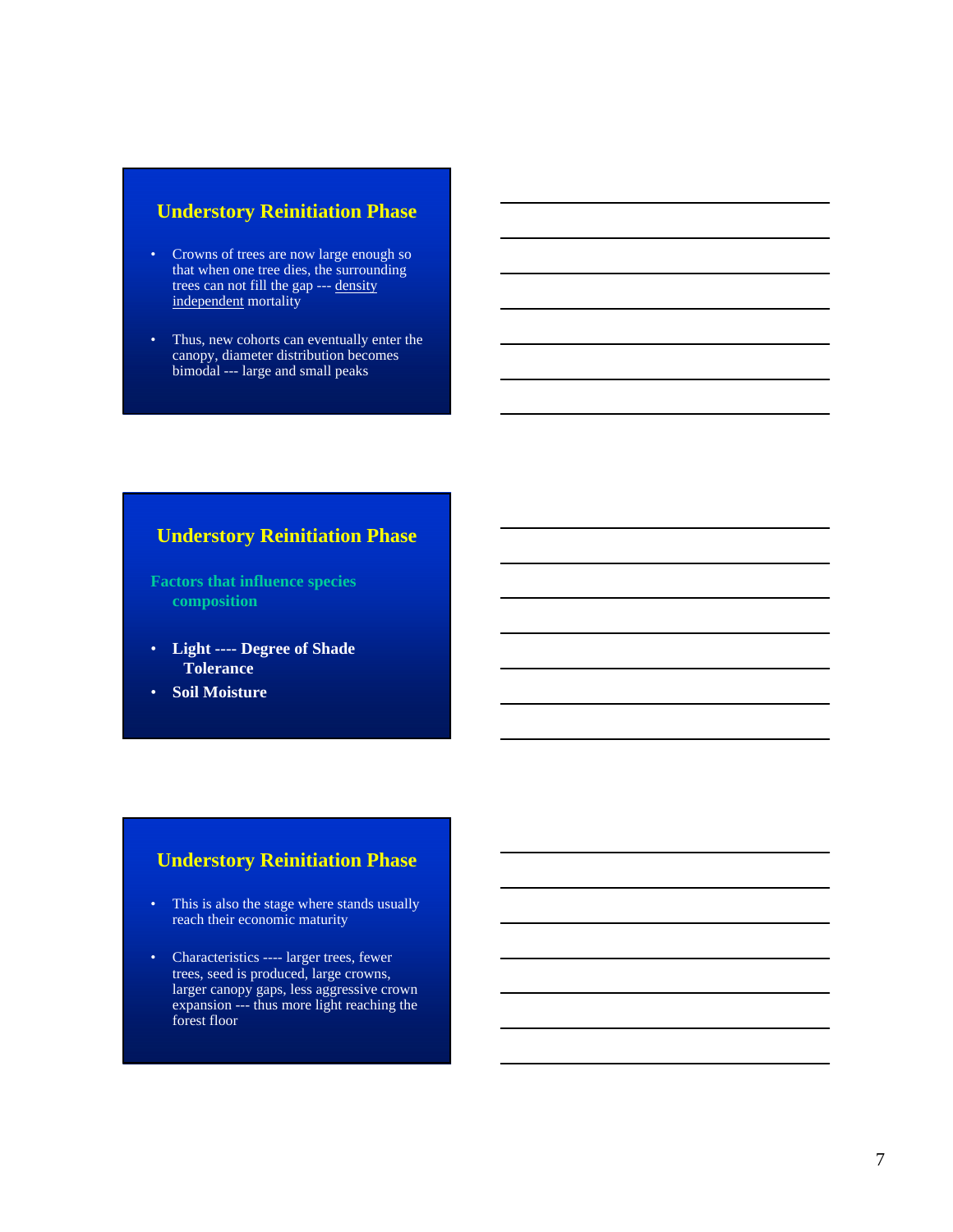#### **Understory Reinitiation Phase Silvicultural Implications**

- Progression to this stage of stand development and length of this stage can be increased through silvicultural actions ----
- For oaks, this is the stage to develop advance regeneration

#### **Stages of Stand Development**

- Stand Initiation Stage
- Stem Exclusion Stage
- Understory Reinitiation Stage
- *Complex or Old Growth Stage*





8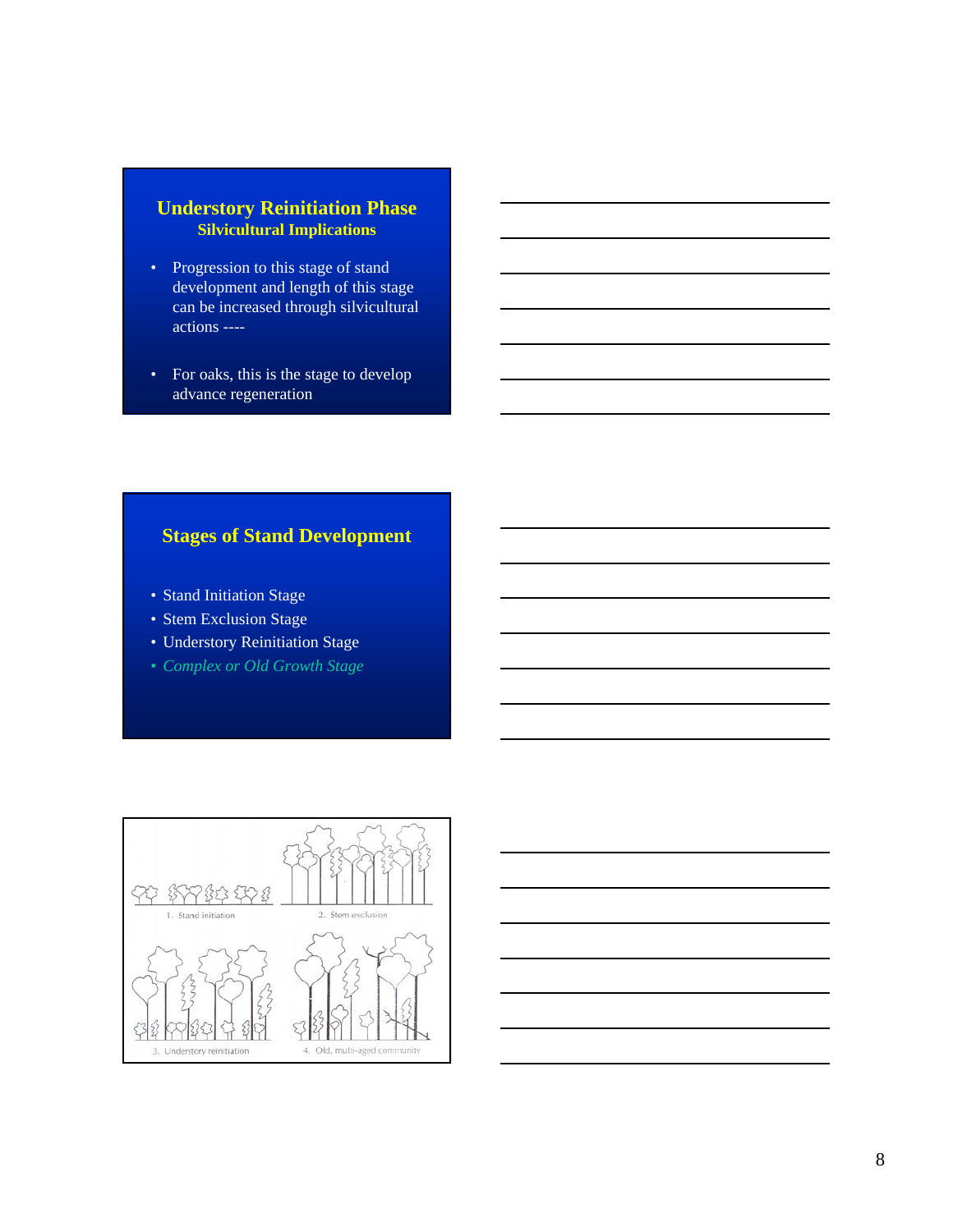#### **Complex Stage (Old Growth)**

DEFINED --- Natural mortality of large overstory trees produces *irregular* canopy gaps and accelerates the *recruitment* of reproduction and subcanopy trees into the overstory and main canopy. This stage marks the transition of an even-aged to an uneven-aged stand

#### **Complex Stage**

- The stated durations for the four stages of development assume that no significant stand scale disturbances occur.
- Actual durations of stages of development vary with species composition, site productivity and other factors.

# **Development of Uneven-Aged Stands**

- Complex Stage vs. Old Growth Terminology -----
- Generally, all old growth stands are complex, BUT not all complex stands are old growth.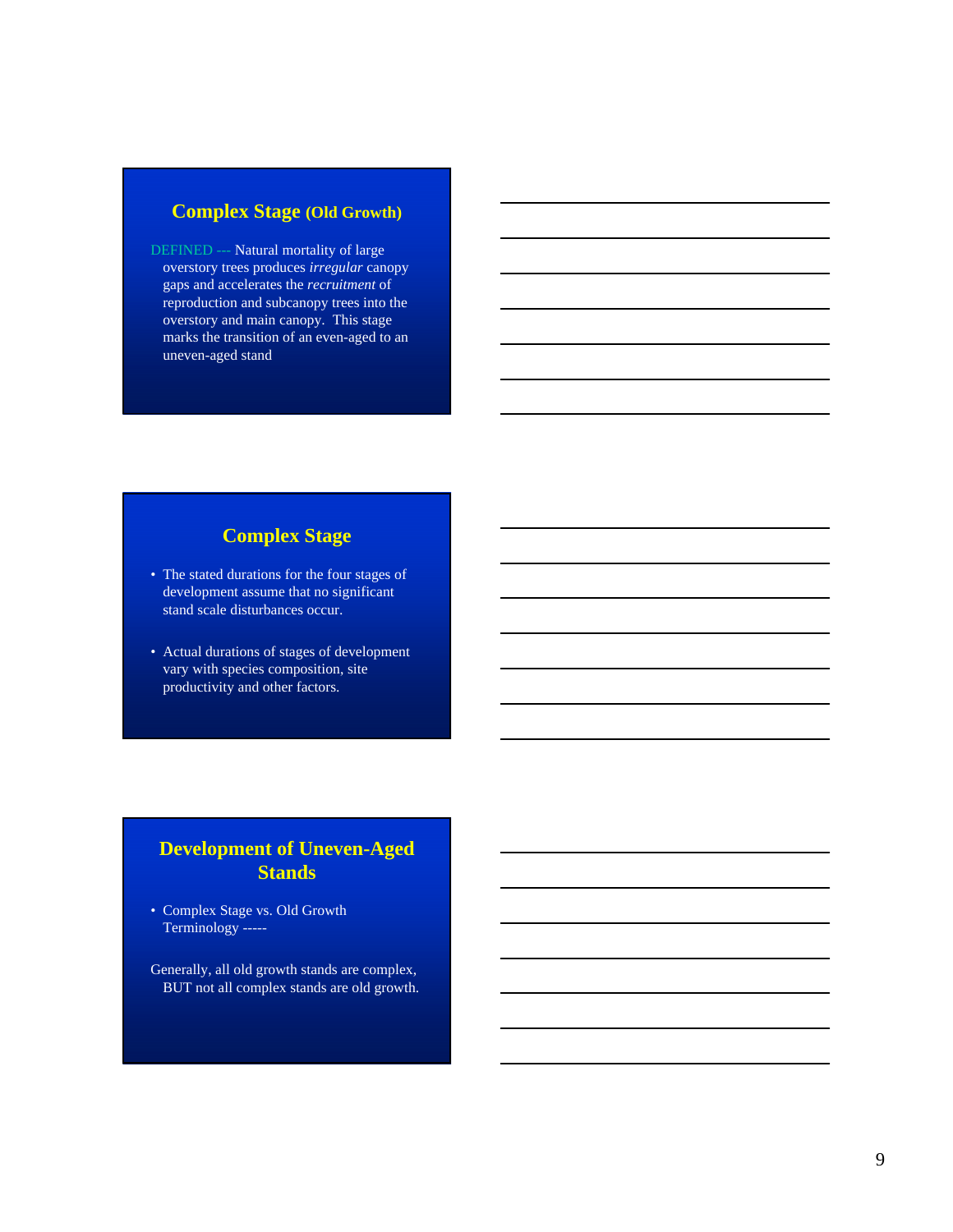# **Development of Uneven-Aged Stands**

- Definitions of old growth are usually based on overstory age, stand disturbance history (comparison) and structural characteristics such as presence of old trees, woody debris, snags, etc.
- Various definitions assume that human influence has been minimal

# **Development of Uneven-Aged Stands**

• However, older second growth forests (managed or unmanaged) may have complex structures w/o meeting the strict definition of old growth.

# **Development of Uneven-Aged Stands**

- Multi-aged population, reverse J-shape
- Result of stand maturation (overmature?)
- Gap formation and filling
- Gaps become more numerous until the stand forms a mosaic of old trees & gaps filled with younger trees of various ages and species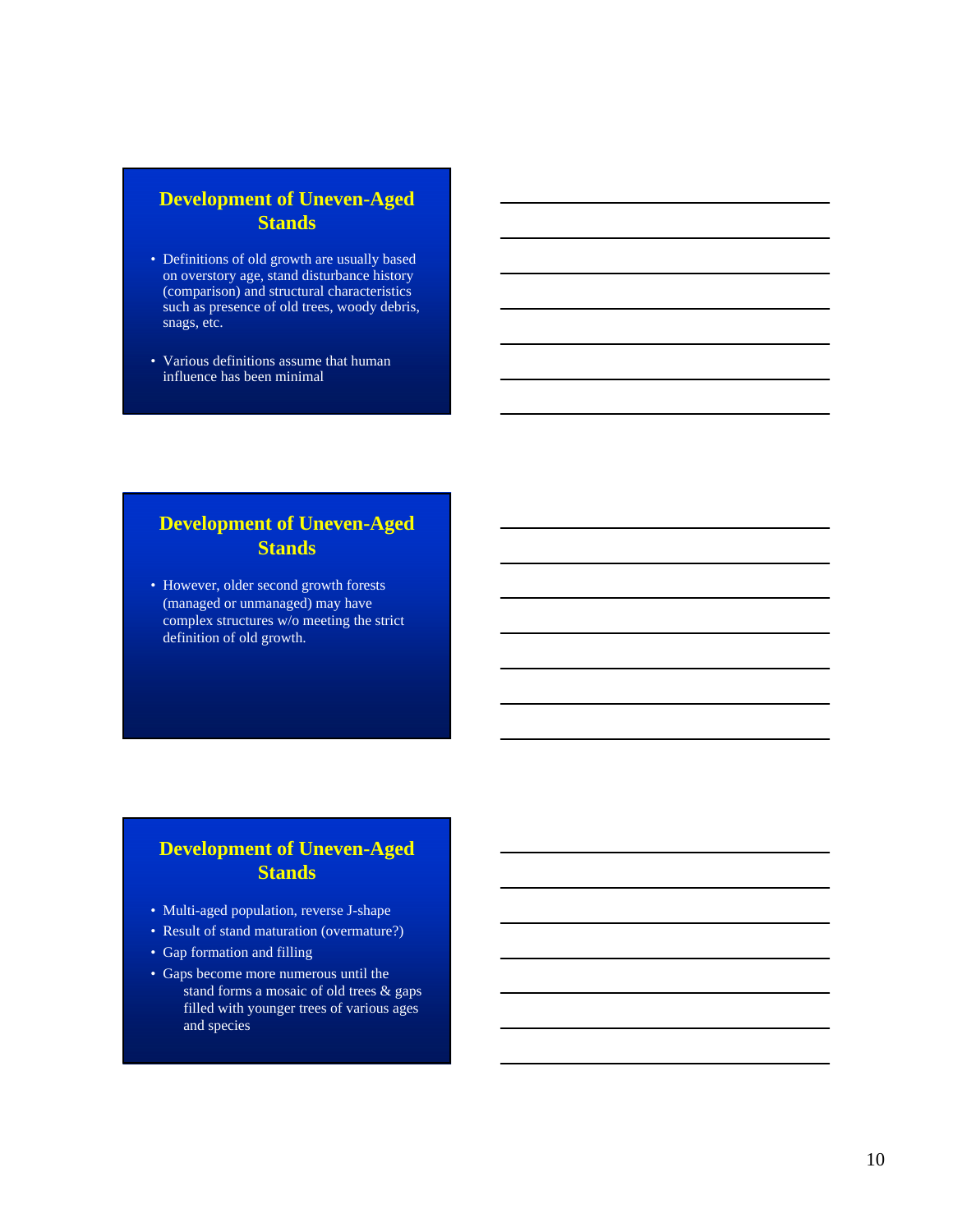# **Development of Uneven-Aged Stands**

- As trees refill gaps, stand diameter frequency distributions change from:
	- bell-shaped to
	- irregular shaped to
	- reverse J-shaped

# **Development of Uneven-Aged Stands**

- Probability is low of reaching *old growth* or uneven-aged stand because of frequency of stand initiating disturbances
- Probability of reaching *complex stage* is greater when disturbance is incomplete.

### **Complex Stage**

- Incomplete stand-scale disturbance
- Eliminates only a portion of the overstory
- Significant number of trees standing
- Does not return to stand initiation stage
- Events that cause mosaics of younger trees developing in large canopy openings interspersed with older trees.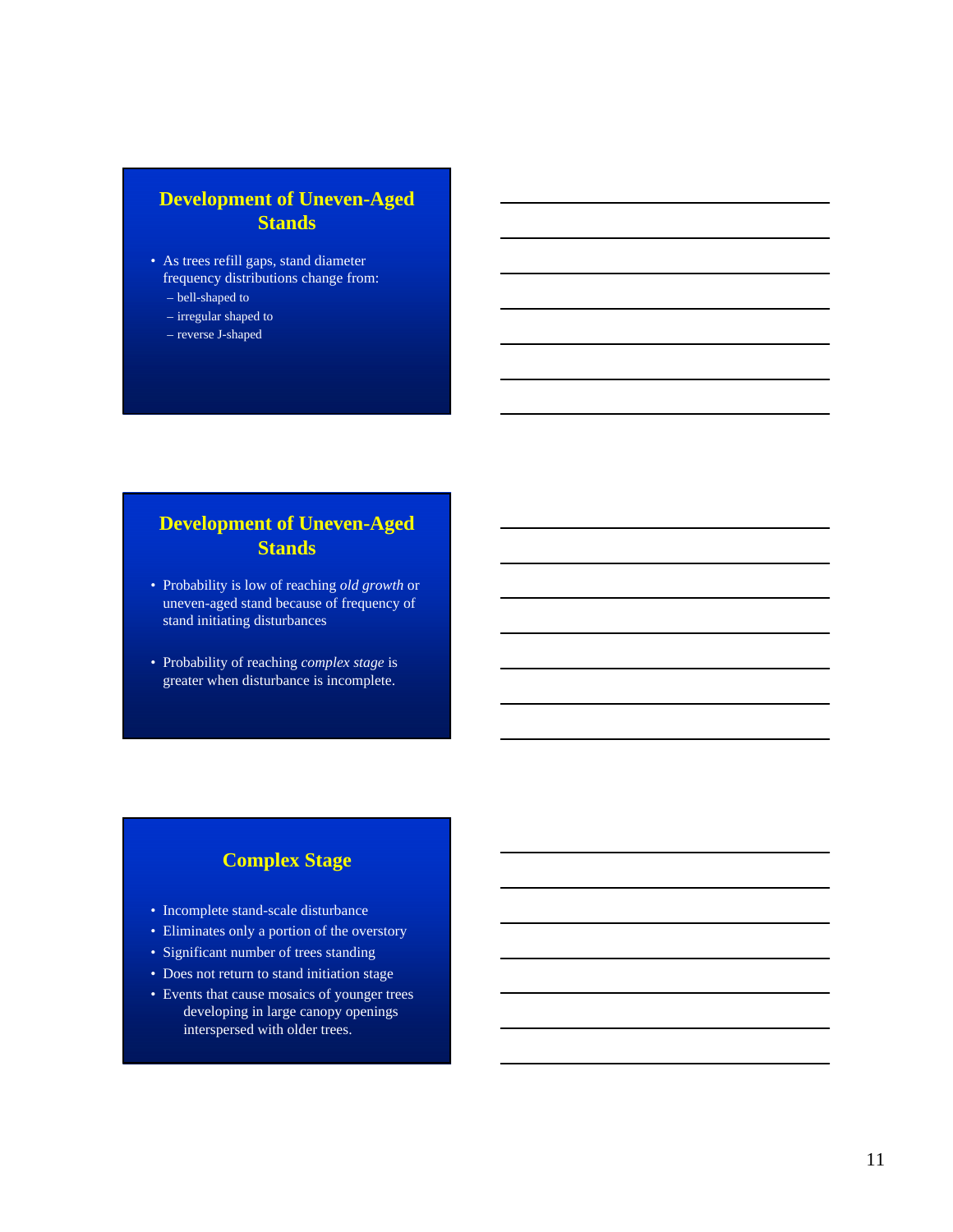#### **Development of Complex Stage (Silvicultural Implications)**

• A few examples: High-grading Heavily thinned stands Low Density Shelterwoods Intentional Creation of Two-aged Stands Group Selection & perhaps Single-tree Selection

# **Complex Stage**

**Summary**

- Primary concern is to ensure younger trees or smaller size classes do not lose vigor from high or side shade before overstory density is reduced.
- Midstory control and low thinnings???
- Managing spatial distribution, cutting in all size classes
- Most growth is in largest size classes

**Developing Wildlife Habitat Components through Silviculture**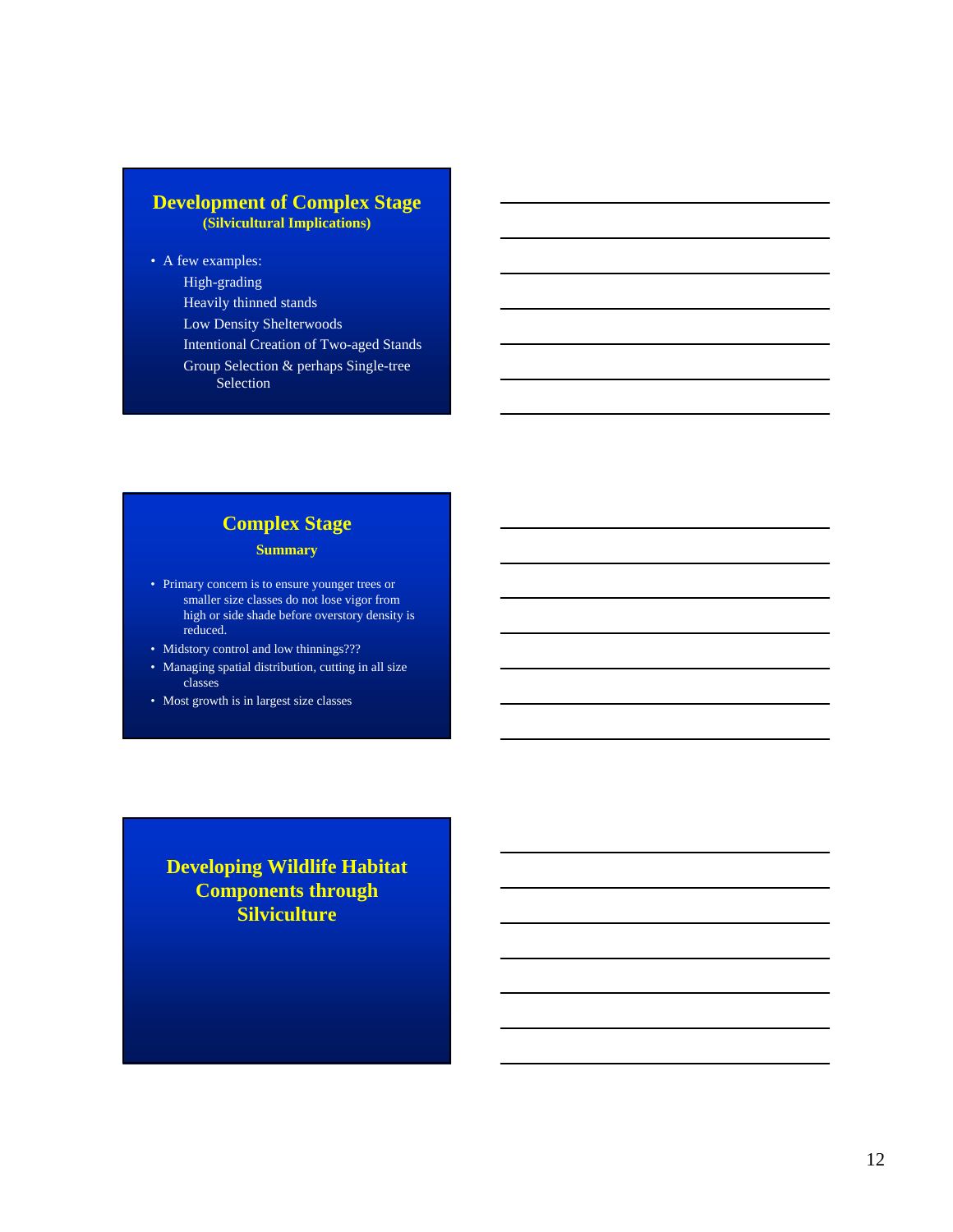# **Developing Wildlife Habitat Components**

- Accomplished by controlling stand structure and forest structure
- Stand structure --- ages, sizes and density within a stand
- Forest structure --- sizes and spatial arrangement of stands within the forest

# **Developing Wildlife Habitat Components**

- Browse
- Herbaceous Vegetation (herbage)
- Hard and Soft Mast
- Shelter / Cover
- *All occur at different stages of stand development*

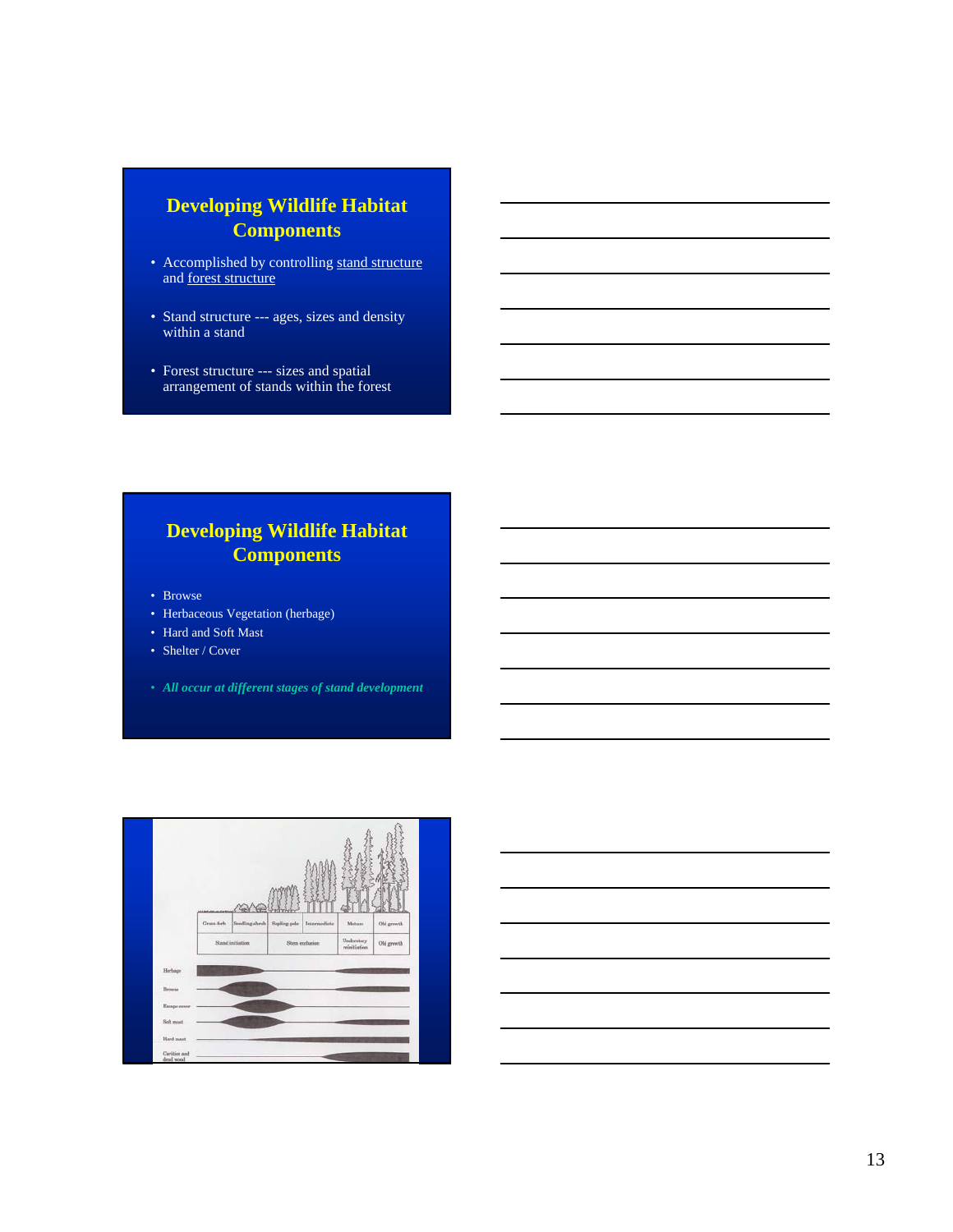# **Developing Wildlife Habitat Components**

Importance of Vertical Stand Structure

- Birds --- feeding and nesting
- Less diversity with single-aged, single- species stands, more in older, mixed species stands
- Through silvicultural treatment can create "older stages" of canopy structure. How?

# **Developing Wildlife Habitat Components**

Importance of Modifying Stand Structure

- Species Composition
- Sizes and Spatial Arrangements
- Edge vs Interior
- Corridors

# **Developing Wildlife Habitat Components**

**Summary** 

- Wildlife Travel and Move
- Create Diversity of Vertical & Horizontal Habitat Structure
- Delineation of stands of different characters to compose the entire forest habitat